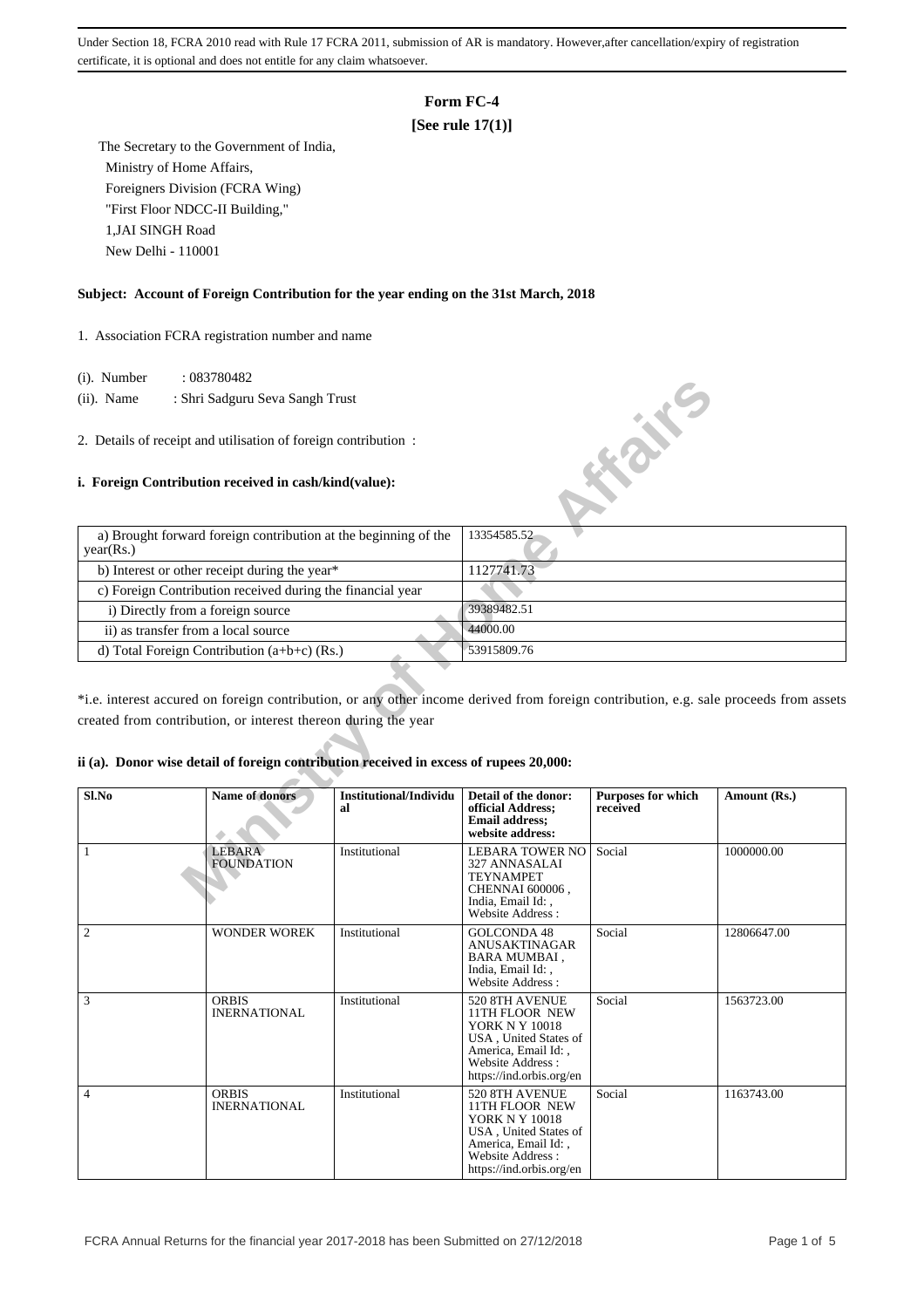| Sl.No      | Name of donors                                                                                        | <b>Institutional/Individu</b><br>al | Detail of the donor:<br>official Address;<br><b>Email address:</b><br>website address:                                                                                     | <b>Purposes for which</b><br>received | Amount (Rs.)             |
|------------|-------------------------------------------------------------------------------------------------------|-------------------------------------|----------------------------------------------------------------------------------------------------------------------------------------------------------------------------|---------------------------------------|--------------------------|
| $\sqrt{5}$ | <b>ORBIS</b><br><b>INERNATIONAL</b>                                                                   | Institutional                       | 520 8TH AVENUE<br>11TH FLOOR NEW<br>YORK N Y 10018<br>USA, United States of<br>America, Email Id:,<br>Website Address:<br>https://ind.orbis.org/en                         | Social                                | 1735523.00               |
| 6          | Seva Foundation                                                                                       | Institutional                       | 1786 FITH STREET<br><b>BERKELEY CA</b><br>94710 USA, United<br>States of America,<br>Email Id:, Website<br>Address:                                                        | Social                                | 2693662.00               |
| 7          | Seva Foundation                                                                                       | Institutional                       | 1786 FITH STREET<br><b>BERKELEY CA</b><br>94710 USA, United<br>States of America,<br>Email Id:, Website<br>Address:                                                        | Social                                | 190663.00                |
| 8          | Seva Foundation                                                                                       | Institutional                       | 1786 FITH STREET<br><b>BERKELEY CA</b><br>94710 USA, United<br>States of America,<br>Email Id:, Website<br>Address:                                                        | Social                                | 119318.00                |
| 9          | Seva Foundation                                                                                       | Institutional                       | 1786 FITH STREET<br><b>BERKELEY CA</b><br>94710 USA, United<br>States of America.<br>Email Id:, Website<br>Address :                                                       | Social                                | 2115204.00               |
| 10         | Seva Foundation                                                                                       | Institutional                       | 1786 FITH STREET<br><b>BERKELEY CA</b><br>94710 USA, United<br>States of America,<br>Email Id:, Website<br>Address:                                                        | Social                                | 954522.00                |
| 11         | <b>COMRIS</b><br><b>INTERNATIONAL</b>                                                                 | Institutional                       | <b>BETHESDA METRO</b><br><b>CENTER 3 SUITE 16</b><br><b>BETHESDA MD</b><br>20814 USA, United<br>States of America,<br>Email Id:<br>mkelly@camris.com,<br>Website Address:  | Social                                | 2276477.00               |
| 12         | <b>COMRIS</b><br><b>INTERNATIONAL</b>                                                                 | Institutional                       | <b>BETHESDA METRO</b><br><b>CENTER 3 SUITE 16</b><br><b>BETHESDA MD</b><br>20814 USA, United<br>States of America,<br>Email Id:<br>mkelly@camris.com,<br>Website Address:  | Social                                | 1953064.00               |
| 13         | <b>COMRIS</b><br><b>INTERNATIONAL</b>                                                                 | Institutional                       | <b>BETHESDA METRO</b><br><b>CENTER 3 SUITE 16</b><br><b>BETHESDA MD</b><br>20814 USA, United<br>States of America,<br>Email Id:<br>mkelly@camris.com,<br>Website Address : | Social                                | 1526604.00               |
| 14         | HelpMeSee Inc                                                                                         | Institutional                       | 20 West 36th Street<br>Suite 700<br>New York NY 10018<br>8005, United States of<br>America, Email Id:,<br>Website Address:                                                 | Social                                | 1913793.00               |
| 15         | Sight savers                                                                                          | Institutional                       | 45 Okhla Industrial<br>Estate Phase III<br>New Delhi 110 020,<br>India, Email Id:,<br>Website Address:                                                                     | Social                                | 704400.00                |
| 16         | Sight savers                                                                                          | Institutional                       | 45 Okhla Industrial<br>Estate Phase III<br>New Delhi 110 020,<br>India, Email Id:,<br><b>Website Address:</b>                                                              | Social                                | 931629.00                |
| 17         | Sight savers<br>FCRA Annual Returns for the financial year 2017-2018 has been Submitted on 27/12/2018 | Institutional                       | 45 Okhla Industrial<br>Estate Phase III<br>New Delhi 110 020,<br>India, Email Id:,<br>Website Address:                                                                     | Social                                | 800000.00<br>Page 2 of 5 |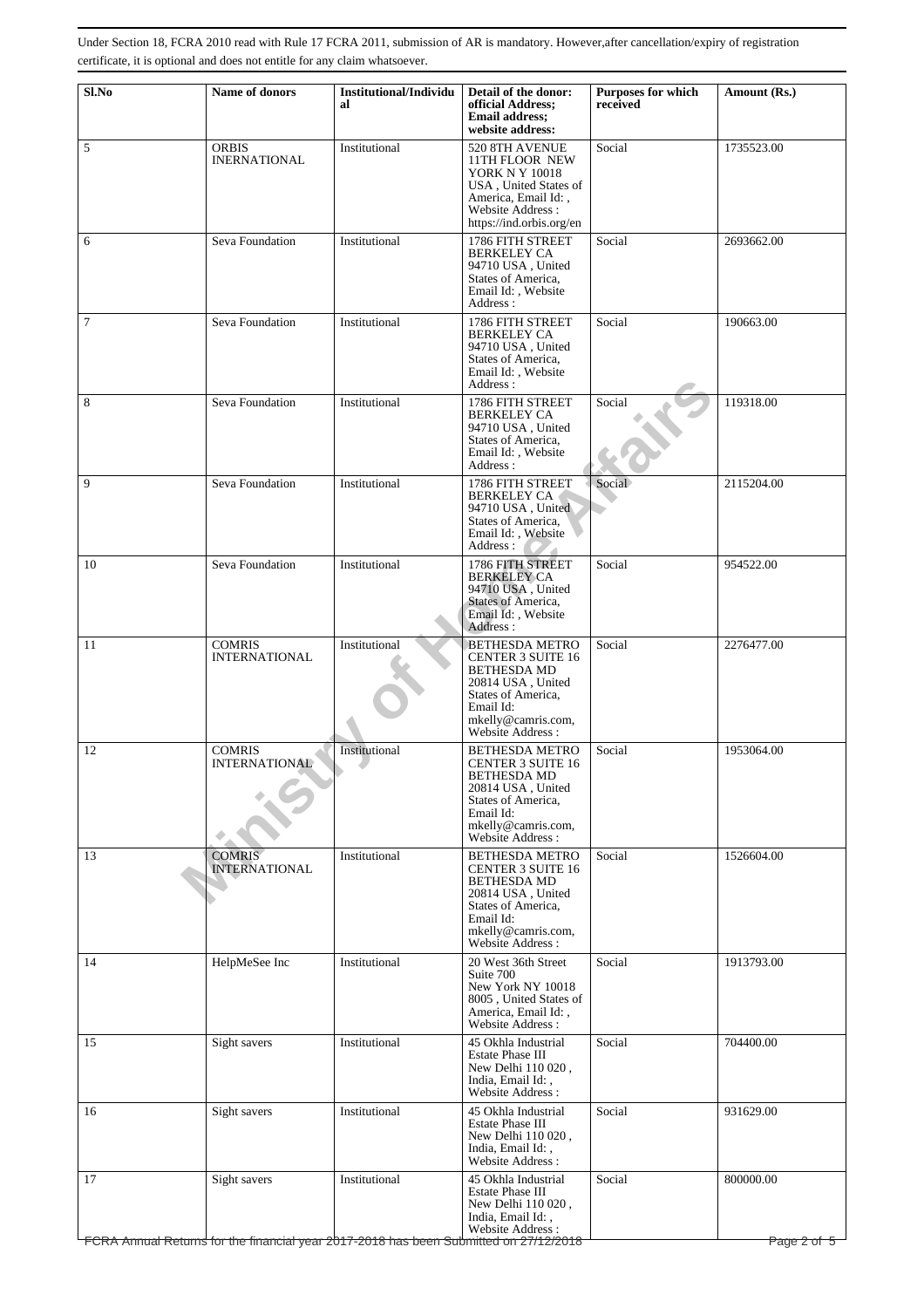| Sl.No | Name of donors                                                                                                   | Institutional/Individu<br>al | Detail of the donor:<br>official Address;<br><b>Email address:</b><br>website address:                                         | Purposes for which<br>received | Amount (Rs.)            |
|-------|------------------------------------------------------------------------------------------------------------------|------------------------------|--------------------------------------------------------------------------------------------------------------------------------|--------------------------------|-------------------------|
| 18    | Sight savers                                                                                                     | Institutional                | 45 Okhla Industrial<br>Estate Phase III<br>New Delhi 110 020,<br>India, Email Id:,<br>Website Address:                         | Social                         | 637920.00               |
| 19    | Sight savers                                                                                                     | Institutional                | 45 Okhla Industrial<br>Estate Phase III<br>New Delhi 110 020,<br>India. Email Id: .<br>Website Address:                        | Social                         | 1200000.00              |
| 20    | K V LAKHANI                                                                                                      | Individual                   | 4, KISTSON ROAD,<br><b>BARNES, LONDON</b><br>SWB/9/HJ, United<br>Kingdom, Email Id:,<br>Website Address:                       | Social                         | 151892.00               |
| 21    | K V LAKHANI                                                                                                      | Individual                   | <b>4 KITSON ROAD</b><br>LONDON SW13 NHJ.<br>United Kingdom,<br>Email Id: , Website<br>Address:                                 | Social                         | 53781.00                |
| 22    | <b>MARUTI TRUST</b>                                                                                              | Institutional                | <b>39 WARDENS WALK</b><br><b>LEICESTER FOREST</b><br>EAST, United<br>Kingdom, Email Id:,<br>Website Address:                   | Social                         | 1542207.00              |
| 23    | <b>MARUTI TRUST</b>                                                                                              | Institutional                | <b>39 WARDENS WALK</b><br><b>LEICESTER FOREST</b><br>EAST, United<br>Kingdom, Email Id:<br>Website Address:                    | Social                         | 300000.00               |
| 24    | <b>M INS AGENCY</b>                                                                                              | Institutional                | 217 A W ABSECON<br><b>BLVD ABSECON NJ</b><br>08201, United States<br>of America, Email Id:,<br><b>Website Address:</b>         | Social                         | 63180.00                |
| 25    | <b>BASSING STOKE</b><br><b>HINDU SOCIETY</b>                                                                     | Institutional                | <b>8 CAMILA CLOSE</b><br><b>BASING STIKE</b><br>HANTS RG 213 BP,<br>United Kingdom,<br>Email Id:, Website<br>Address:          | Social                         | 441025.00               |
| 26    | HARSHA SHAH                                                                                                      | Individual                   | <b>75 WOODBUG ROAD</b><br>EDISON NJ 08820.<br><b>United States of</b><br>America, Email Id:,<br>Website Address:               | Social                         | 32134.00                |
| 27    | HARSHA SHAH                                                                                                      | Individual                   | 75 WOODBUG ROAD  <br>EDISON NJ 08820,<br><b>United States of</b><br>America. Email Id: .<br>Website Address:                   | Social                         | 32135.00                |
| 28    | JAGDISH J SHAH<br><b>AND HARSHA J</b><br><b>SHAH</b>                                                             | Individual                   | 75 WOODBURG<br><b>ROAD EDISON NJ</b><br>300, United States of<br>America, Email Id:,<br>Website Address:                       | Social                         | 128855.00               |
| 29    | HARSHA SHAH                                                                                                      | Individual                   | <b>75 WOODBUG ROAD</b><br>EDISON NJ 08820,<br>United States of<br>America, Email Id:,<br>Website Address:                      | Social                         | 128860.00               |
| 30    | HARSHA SHAH                                                                                                      | Individual                   | <b>75 WOODBUG ROAD</b><br>EDISON NJ 08820,<br><b>United States of</b><br>America, Email Id:,<br>Website Address:               | Social                         | 63916.00                |
| 31    | HARSHA SHAH                                                                                                      | Individual                   | <b>75 WOODBUG ROAD</b><br>EDISON NJ 08820,<br>United States of<br>America, Email Id:,<br>Website Address:                      | Social                         | 63925.00                |
| 32    | SHREE LOHANA<br>MAHAJAN                                                                                          | Individual                   | <b>HILDYARD ROAD</b><br><b>RESS WALK</b><br><b>LEICESTER LE 4</b><br>5GG UK, United<br>Kingdom, Email Id:,<br>Website Address: | Social                         | 20687.00                |
| 33    | <b>ARHAM CHARITIES</b><br>FCRA Annual Returns for the financial year 2017-2018 has been Submitted on 2719 2/2018 | Institutional                | <b>LOS ALTOS CA</b><br>94024, United States<br>of America, Email Id:,                                                          | Social                         | 63735.00<br>Page 3 of 5 |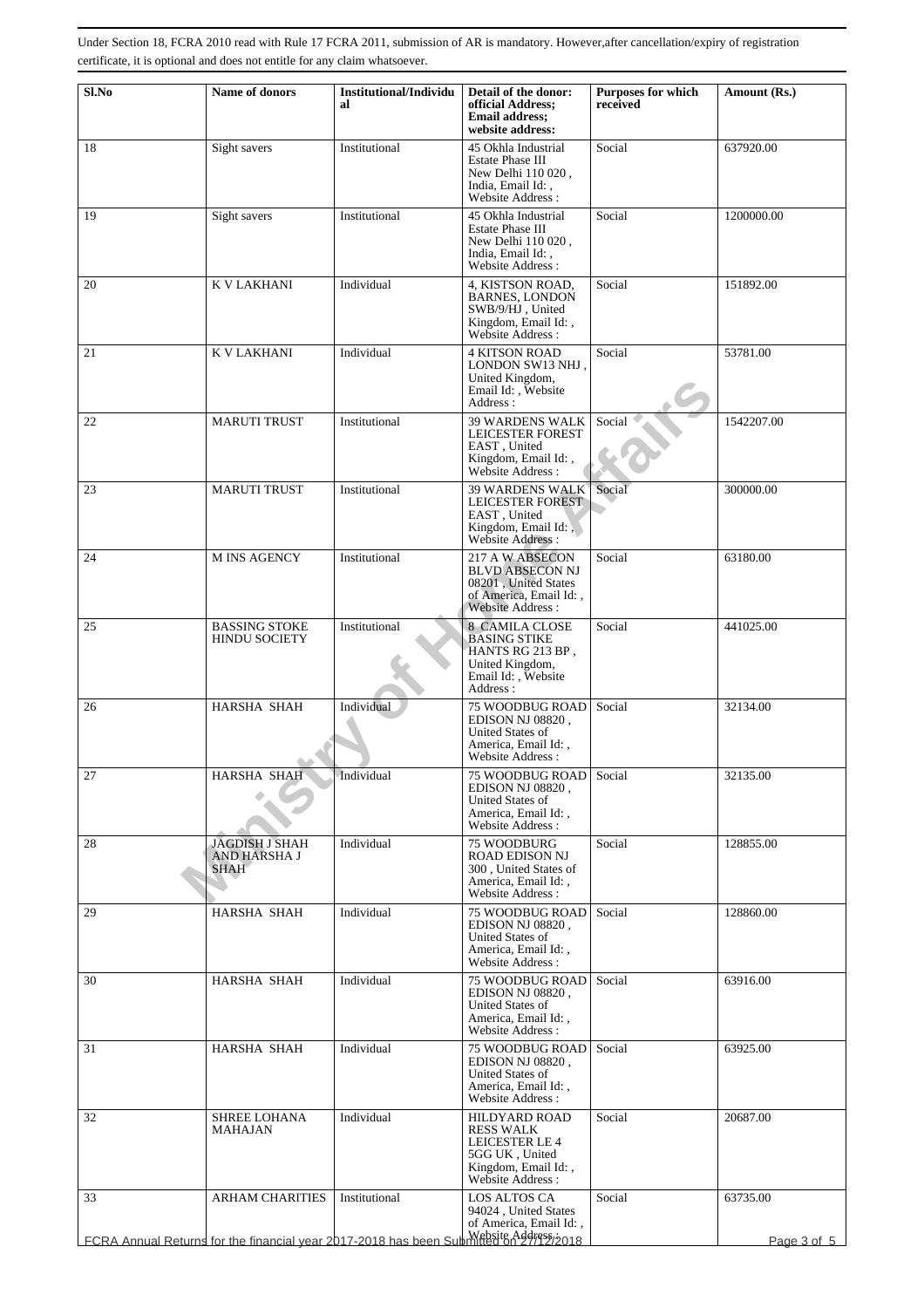(b). Cumulative purpose-wise amount of all foreign contribution donation received :

| Sl.No | <b>Durnoso</b><br>wust<br>$\sim$ $\sim$ | <b>\mount</b>                              |
|-------|-----------------------------------------|--------------------------------------------|
|       | Social<br>.                             | $\sim$ $\sim$<br>$20^{\circ}$<br>T.VV<br>. |

#### **(iii). Details of Utilization of foreign contribution:**

| a. Total Utilization* for projects as per aims and<br>objectives of the association (Rs.) | 44373872.00 |
|-------------------------------------------------------------------------------------------|-------------|
| b. Total Administrative Exprenses as provided in Rule<br>5, FCRA 2011 (Rs.)               | 1695.00     |
| c. Total invested in term deposits (Rs.)                                                  | 0.00        |
| d. Total Purchase of fresh assets (Rs.)                                                   | 2354504.00  |
| Total utilization in the year(Rs.) $(a+b+d)$                                              | 46730071.00 |

- (A) the soverignty and integrity of india; or.
- (B) the security, strategic, scientific or echnomic interest of the state; or
- (C) the public interest; or
- (D) freedom or fairness of election to any legistature; or
- (E) friendly relations with any foreign state; or
- (F) harmony between religious, racial, social, lingusitic or relgional groups, castes or communities

| iv. Balance of unutilized foreign contribution, in<br>$\cosh/bank$ , at the end of the year(Rs.): | 6987761 |
|---------------------------------------------------------------------------------------------------|---------|
| v. Total number of foreigner working (salaried/in<br>honorary capacity.                           |         |

| * It is affirmed that the utilisation of foreign contribution is not in contravention of the provisions contained in proviso to Sction 9(e) and |                                                                                                                      |                    |                   |
|-------------------------------------------------------------------------------------------------------------------------------------------------|----------------------------------------------------------------------------------------------------------------------|--------------------|-------------------|
| Section 12(4)(f) of the Act which states that the acceptance of foreign contribution is not likely to affect prejudically.                      |                                                                                                                      |                    |                   |
| (A) the soverignty and integrity of india; or.                                                                                                  |                                                                                                                      |                    |                   |
| (B) the security, strategic, scientific or echnomic interest of the state; or                                                                   |                                                                                                                      |                    |                   |
| (C) the public interest; or                                                                                                                     |                                                                                                                      |                    |                   |
| (D) freedom or fairness of election to any legistature; or                                                                                      |                                                                                                                      |                    |                   |
| (E) friendly relations with any foreign state; or                                                                                               |                                                                                                                      |                    |                   |
| (F) harmony between religious, racial, social, lingusitic or relgional groups, castes or communities                                            |                                                                                                                      |                    |                   |
| iv. Balance of unutilized foreign contribution, in<br>cash/bank, at the end of the year(Rs.):                                                   | 6987761.06                                                                                                           |                    |                   |
| v. Total number of foreigner working(salaried/in<br>honorary capacity.                                                                          | $\Omega$                                                                                                             |                    |                   |
| 3. (a) Details of designated Fc bank account for receipt of Foreign Contribution (As on 31st March of the year ending):                         |                                                                                                                      |                    |                   |
| $Sl$ .No<br>Name of Bank                                                                                                                        | <b>Branch Address</b> (With<br>pincode)                                                                              | <b>IFSC Code</b>   | <b>Account No</b> |
| <b>BANK OF BARODA</b><br>$\mathbf{1}$                                                                                                           | <b>BACKBAY</b><br>RECLAMATION RAM<br>MAHAL 8-DINSHAW<br>VACHHA ROAD<br>MUMBAI 400020, Mumbai,<br>Maharashtra, Mumbai | <b>BARB0BACKBA</b> | XXXXXXXXX3199     |

#### 3. (b) Details of all utilization bank accounts for utilization of Foregin Contribution (As on 31st March of the year ending)

| Sl.No | <b>Name of Bank</b> | <b>Branch Address With</b><br>pincode)                                      | <b>IFSC Code</b> | <b>Account No</b> |
|-------|---------------------|-----------------------------------------------------------------------------|------------------|-------------------|
|       | UNION BANK OF INDIA | <b>GUNA BRANCH GUNA</b><br>DIST GUNA (MP), GUNA,<br>Madhya Pradesh, Guna    | UBIN0541061      | XXXXXXXXXXX2887   |
|       | UNION BANK OF INDIA | <b>GUNA BRANCH GUNA</b><br>DIST GUNA (MP), GUNA,  <br>Madhya Pradesh, Guna  | UBIN0541061      | XXXXXXXXXXX2888   |
|       | UNION BANK OF INDIA | <b>GUNA BRANCH GUNA</b><br>DIST GUNA (MP),<br>GUNA, Madhya Pradesh,<br>Guna | UBIN0541061      | XXXXXXXXXXX2889   |